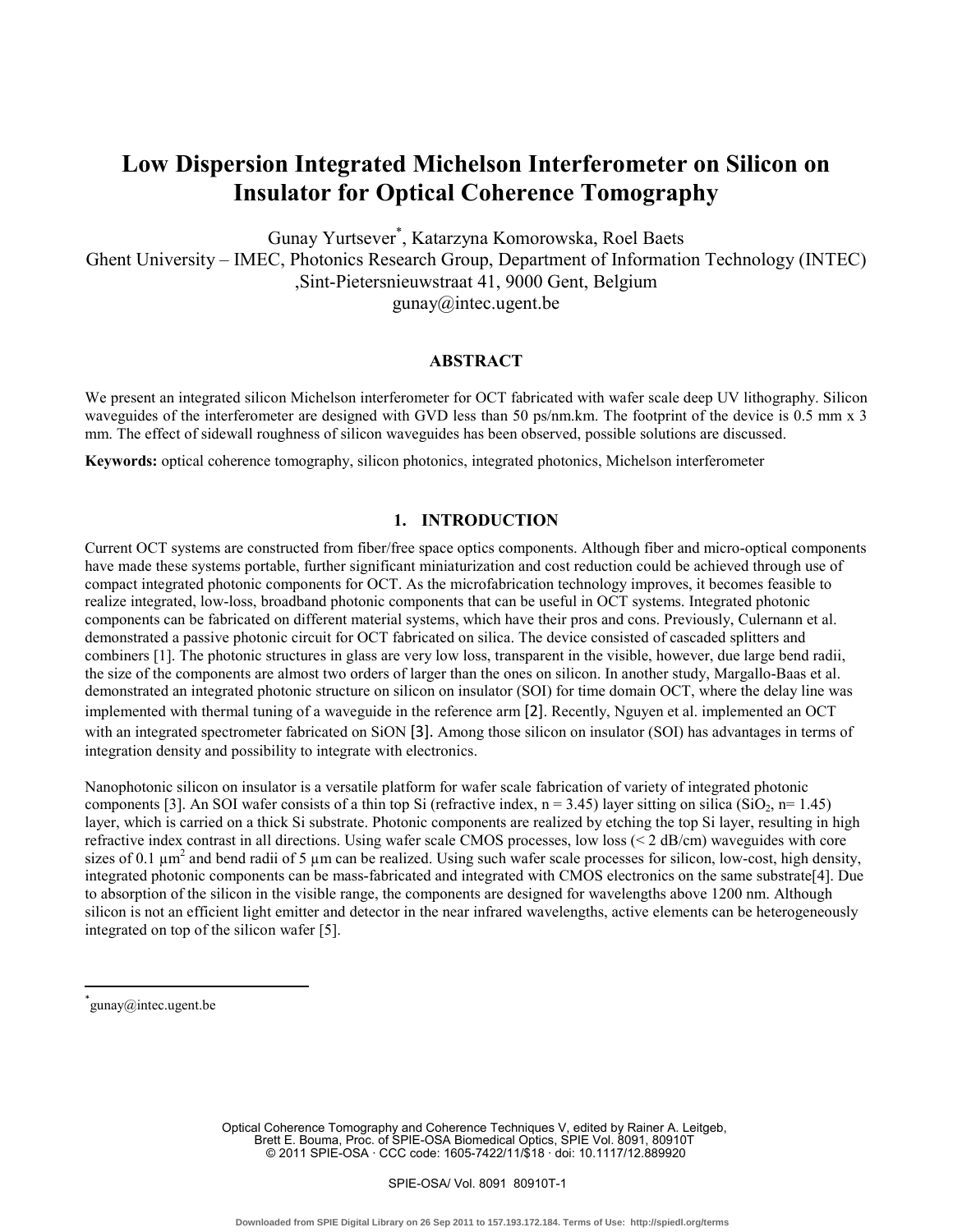#### **2. DESIGN**

For the SOI platform described above, single mode operation is satisfied for waveguide widths smaller than 500 nm. A typical waveguide that has been used for single mode operation around 1550 nm wavelength is 450 nm wide. A significant issue with those 450nm wide waveguides is the large group velocity dispersion (GVD), as GVD causes decrease in resolution and sensitivity. Although GVD can be engineered by using different cladding materials such as silicon dioxide (oxide), polymer etc., changing the width of the waveguides has a much stronger effect on the GVD. As a polymer cladding we have simulated for benzocyclobutene (BCB), which has a refractive index of 1.54 at 1550 nm. Waveguides that are 585 nm wide with BCB cladding exhibit sufficiently low GVD, which can be easily compensated numerically.



Figure 1. Group velocity dispersion for 450nm (a) and 580 nm (b) waveguide widths with different top cladding materials.

At 585nm width, those waveguides support two TE modes, which would couple to each other at small waveguide bends, while single mode operation is necessary for optimum interference. Waveguide bends are necessary to have a compact reference arm in spiral shape. We address this problem, by adiabatically tapering down the 585 nm wide waveguides down to 450nm just before the bends, and adiabatically taper back to 585nm after the bends.

We have designed and fabricated a Michelson interferometer on SOI using 585nm waveguides. The device is illustrated in Figure 2. A tunable laser centered at 1550 nm is coupled to the planar photonic chip via a grating coupler which has a 3dB bandwidth of 46 nm and 25% coupling efficiency. The 3dB bandwidth of the grating coupler can be increased to 80 nm, and coupling efficiency to 70% by an extra processing step[6]. The size of the grating coupler is 10  $\mu$ m and is tapered to a single mode waveguide.



Figure 2. Illustration of the integrated Michelson Interferometer for OCT.

SPIE-OSA/ Vol. 8091 80910T-2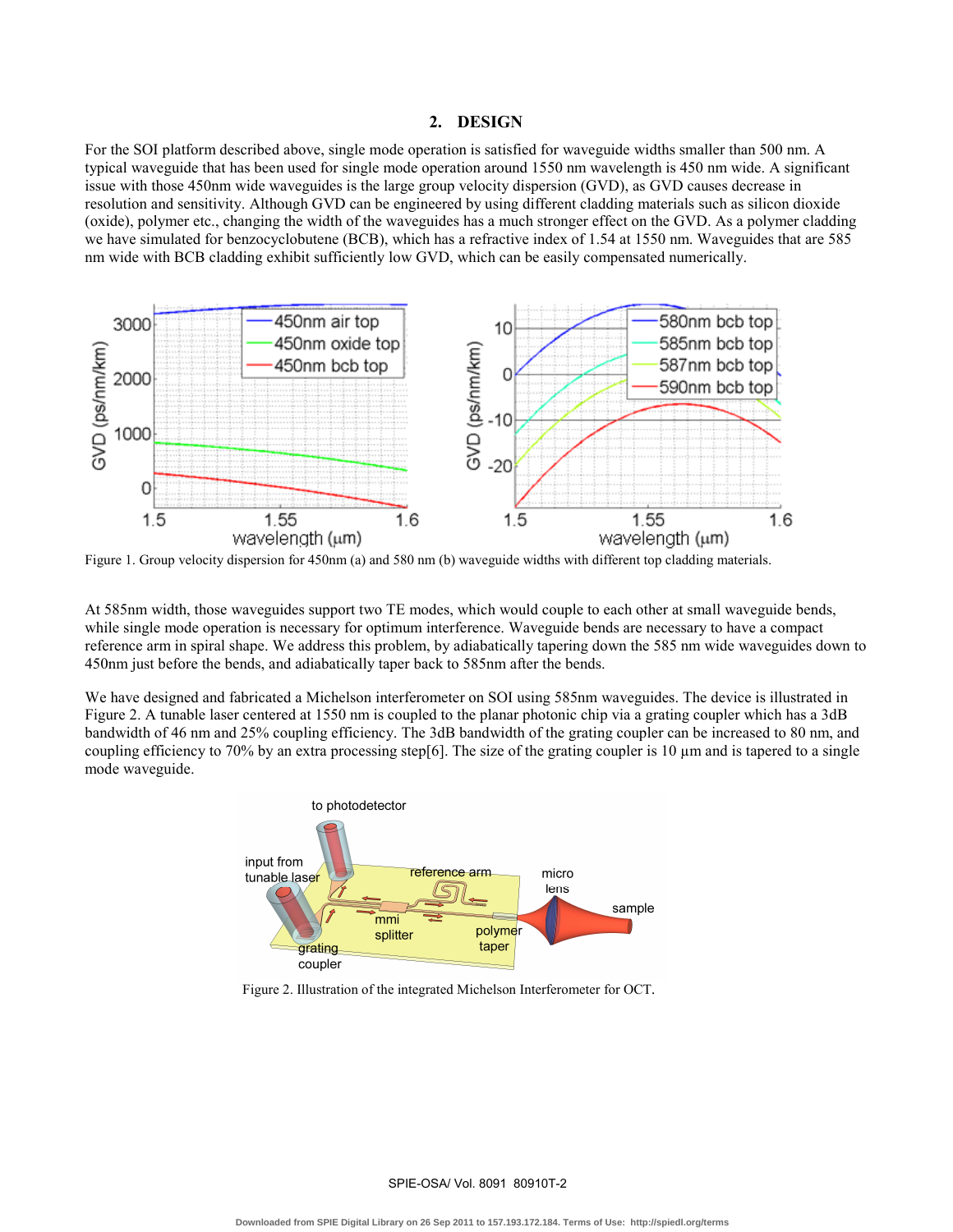The waveguides are etched 220 nm deep and 585 nm wide after patterning by deep UV lithography. Light is split into reference and sample arms with a 50/50 broadband multimode interference splitter (> 100nm bandwidth at 3 dB). The insertion loss of the splitter is less than 1 dB. The reference arm consists of a 9.6 mm long spiral waveguide, which ends with a silicon air interface. Ideally, the waveguide – air interface acts as a broadband reflector with 30 % reflection efficiency. In the sample, the light is coupled out of the chip with an SU8 polymer spot size converter and is focused onto the sample with a micro lens. The reflections from the sample and reference arms are combined with the splitter and coupled to a fiber which guides the light to a photodiode.

## **3. FABRICATION**

An image of the fabricated structure is given in Figure 3. For clarity, only the area around the splitter is shown. The footprint of the device is 0.5 mm x 3 mm. The device is fabricated on a 200 mm SOI wafer with 220 nm thick Si top layer on top of 2  $\mu$ m thick SiO<sub>2</sub> using 193nm deep-UV lithography in combination with inductively coupled plasma reactive ion etching. The fabrication was done through the ePIXfab silicon photonics platform at IMEC, Belgium.



Figure 3. A light microscope image of the center area of the fabricated structure. The scale bar is 20 microns

Broadband out-coupling from an SOI chip can be achieved by cleaving the sample arm waveguide and polishing the waveguide facet. However, coupling out directly from a small silicon waveguide has disadvantages such as requirement for a high NA lens, reduced collection efficiency and sensitivity to lens alignment. An alternative approach for broadband outcoupling is to use a spot size converter [7]. A spot size converter gradually transforms a highly confined waveguide mode into a larger mode supported by a low index contrast waveguide (such as polymers or oxides). Representation of a polymer spot size converter is given in Figure 4a. The silicon waveguide is tapered to a narrower tip, which adiabatically pushes the mode out of the silicon waveguide and couples to the fundamental mode of the polymer waveguide. As a polymer we used SU8 (MicroChem Corp., USA), a photodefinable polymer with refractive index of 1.575 at 1550 nm. We fabricated the polymer waveguide using spin coating and photolithography. After the definition of the polymer waveguide with photolithography, part of the polymer waveguide was cleaved to create a flat facet. A scanning electron microscope image of the SU8 waveguide facet is shown in figure 3b. In our design, the 585nm Si waveguide is tapered down to 100 nm width. The taper length of the Si waveguide was 350 μm. The fabricated SU8 spot size converter was 3 μm wide and 1.6 μm high. The insertion loss of the polymer waveguide was 1-1.5 dB. The grating couplers can also be replaced by spot size converters if a very broad band operation is desired.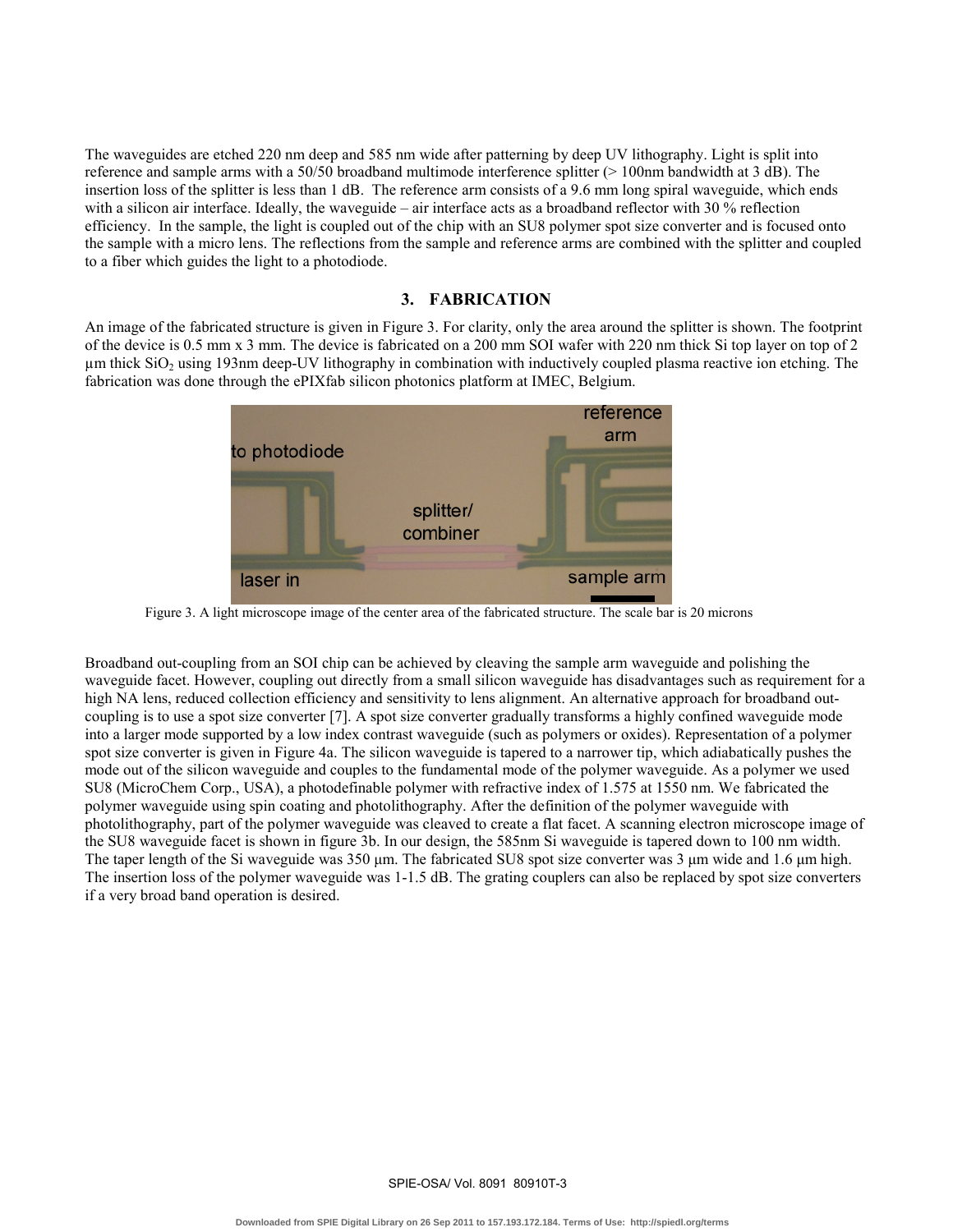

Figure 3a. There dimensional representation of the spot size converter.



Figure 3b Scanning electron microscope image of the polymer waveguide facet.

#### **4. MEASUREMENTS**

Dispersion of the waveguides were characterized using separate Mach-Zehnder interferometers with 450nm and 585 nm waveguides [8]. The results are given in Figure 4. For 450 nm wide waveguides BCB polymer cladding significantly reduces the GVD as shown in Figure 4a, while GVD of the 585 nm waveguides with BCB cladding is very small as expected from simulation results (Figure 4b.



590 nm  $20$  $\overline{0}$ 3VD(ps/(nm.km))  $-20$  $-40$  $-60$ 1570 1520 1530 1550 1560 1580 1540 Wavelength (nm)

(a) 450 nm wide waveguide (red: air cladding, blue: BCB cladding).



(b) 585 nm wide waveguide with BCB cladding

Figure 4. Measured group velocity dispersion..

The fabricated Michelson interferometer was characterized without a lens and a sample. As a light source we used a high coherence tunable laser with a tuning rage of 1510 nm – 1630 nm (TSL 510, Santec, Japan). The polarization of the light was optimized using a fiber polarization controller for efficient coupling. Light was coupled with a single mode fiber (SMF-28) through the input grating coupler. If there is no sample present, ideally we would expect to see interference of the light reflecting from the reference arm end and the sample arm end. Thus we should see a clear peak at the arm mismatch distance. After sampling the data evenly in frequency and taking Fourier Transform we obtained the reflection profile given in Figure 5. The reference arm length is 9.6 mm and the sample arm length is 2.2 mm. The peak at 9.6 mm is the interference of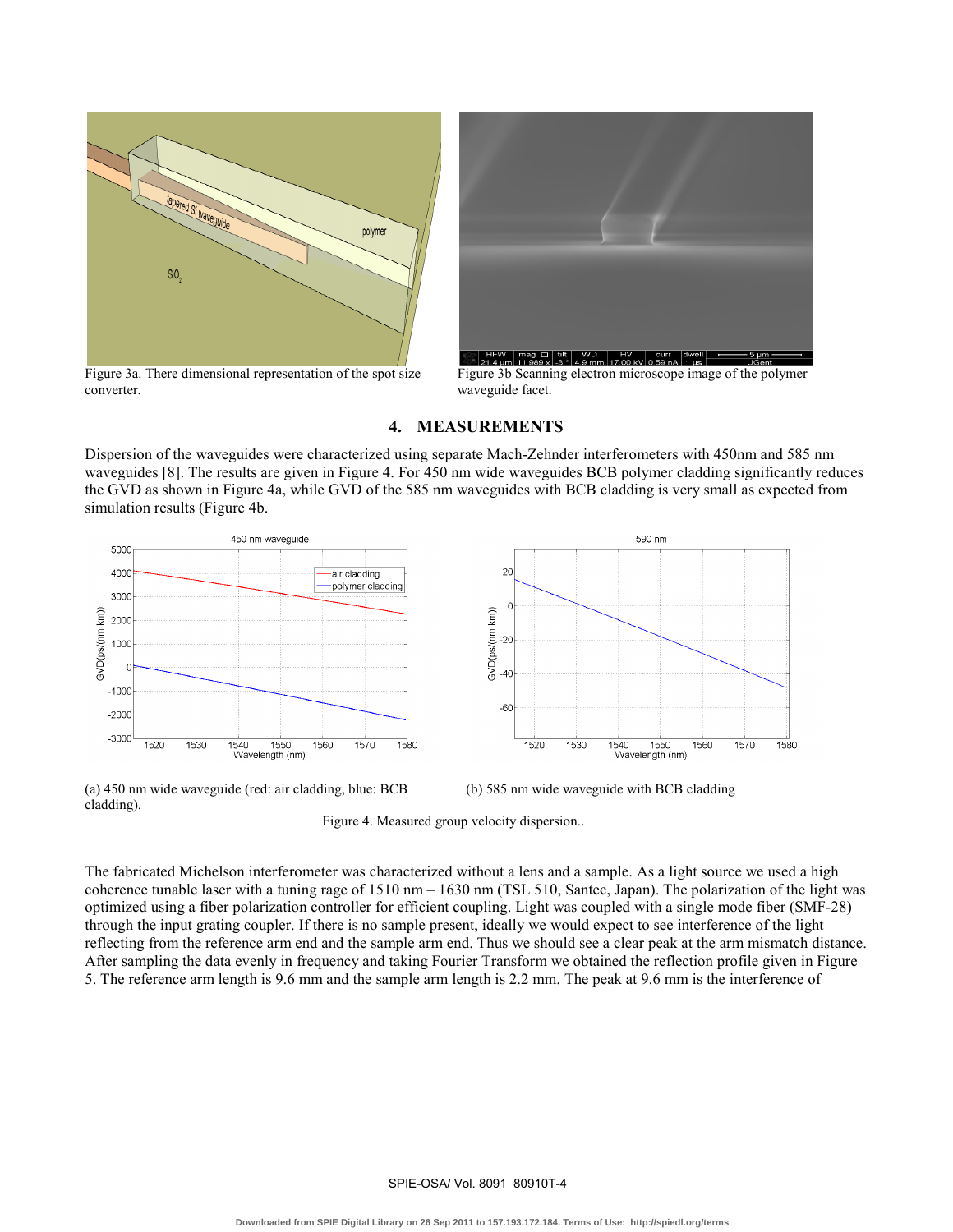reflections from the reference arm and the MMI splitter, while the peak at 7.4 mm is the interference of reflections from the reference arm end and the sample arm end.



Figure 5. Reflection profile of the Michelson interferometer without sample.

The noise level is unexpectedly high that imaging a scattering sample was not attempted. The high noise level is due to backscattering in the waveguides. Thus the waveguides acts as a distributed reflector. The sidewall roughness of the waveguides induces significant backscattering [9]. In this study, the waveguides were defined using dry etching which is known to create side wall roughness. The problem of side wall roughness can be eliminated by defining the silicon waveguides by thermal oxidation [10]. Also, rib waveguides with less sensitivity to side wall roughness can be used instead of the current ridge waveguides. Another solution can be using a Mach-Zehnder interferometer rather than Michelson interferometer.

## **5. CONCLUSION**

We have designed and fabricated a Michelson interferometer using integrated silicon waveguides. Using a polymer cladding low dispersion waveguides have been realized. The side wall roughness induced backscattering in the waveguides poses a problem to use such an interferometer for OCT. However, the side wall roughness can be solved using thermal oxidation to define the waveguides.

Silicon photonics is maturing as telecom applications demand more complex and high performance integrated photonics circuits. OCT can potentially benefit from those advances for more compact and low cost devices.